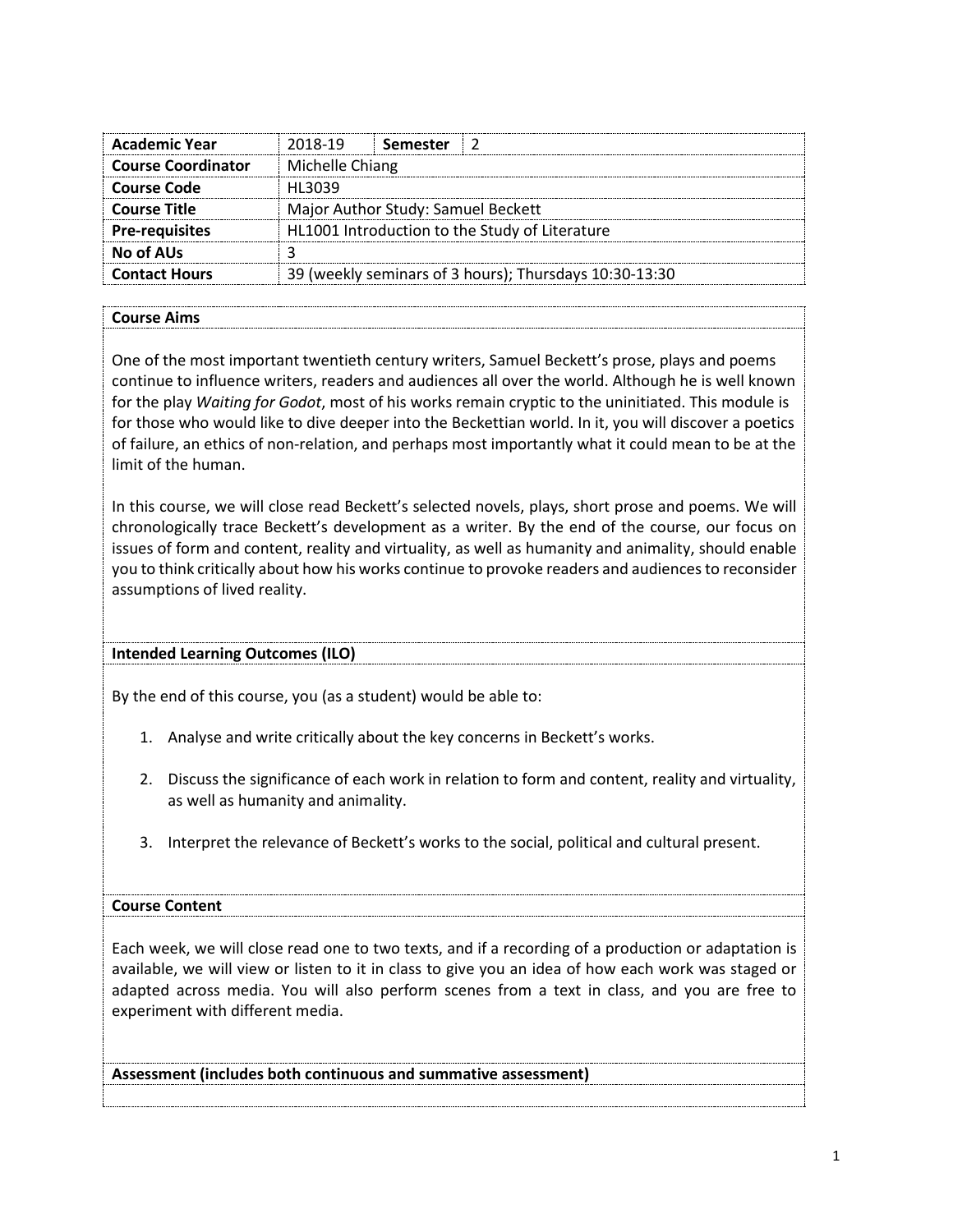# **Examination (40%):**

The examination will assess your ability to analyse and write critically about the key concerns in Beckett's works.

# **Essay (40%):**

In your essay, you will engage critically with both primary and secondary sources. You will choose a topic and select one work to write on. Your essay must begin with a thesis statement, and all points must be structured coherently with clear topic sentences.

# **Performance (20%):**

Beginning from week 3, at the end of lecture, you or your group will be given approximately ten minutes to act out a scene from the text of the week. A ten minutes presentation will follow this. No prior acting experience is required. You will not be graded on how well you acted. Instead your grade will be based on how well you interpreted the text through your creative staging of the selected scene.

# **Formative feedback**

Written feedback will be given when I return your essays to you. Feedback from me and your peers generated during in-class discussions will also be helpful to check your understanding of Beckett's works.

|  |  |  |  | <b>Learning and Teaching approach</b> |
|--|--|--|--|---------------------------------------|
|--|--|--|--|---------------------------------------|

| Approach                 | How does this approach support students in achieving the learning<br>outcomes?                                                                                                                                                                                                                                                                                                                                                                                            |
|--------------------------|---------------------------------------------------------------------------------------------------------------------------------------------------------------------------------------------------------------------------------------------------------------------------------------------------------------------------------------------------------------------------------------------------------------------------------------------------------------------------|
| Lecture                  | The one to one and a half hour mini-lecture will introduce significant<br>events in the author's life and the text(s) of the week. It will provide you<br>with the social, historical and philosophical contexts from which to build<br>your interpretations of each work.                                                                                                                                                                                                |
| Performance              | The staging of one scene from a text will expose you to the experience of<br>adapting and performing a Beckett work, which is almost always physically<br>demanding on the actors and psychologically draining on the audience.<br>Through this, you are expected to gain an appreciation for his work as a<br>reflection of lived experiences, as well as join a community of artists who<br>continue to adapt Beckett's works across media (including Virtual Reality). |
| <b>Reading and Refer</b> |                                                                                                                                                                                                                                                                                                                                                                                                                                                                           |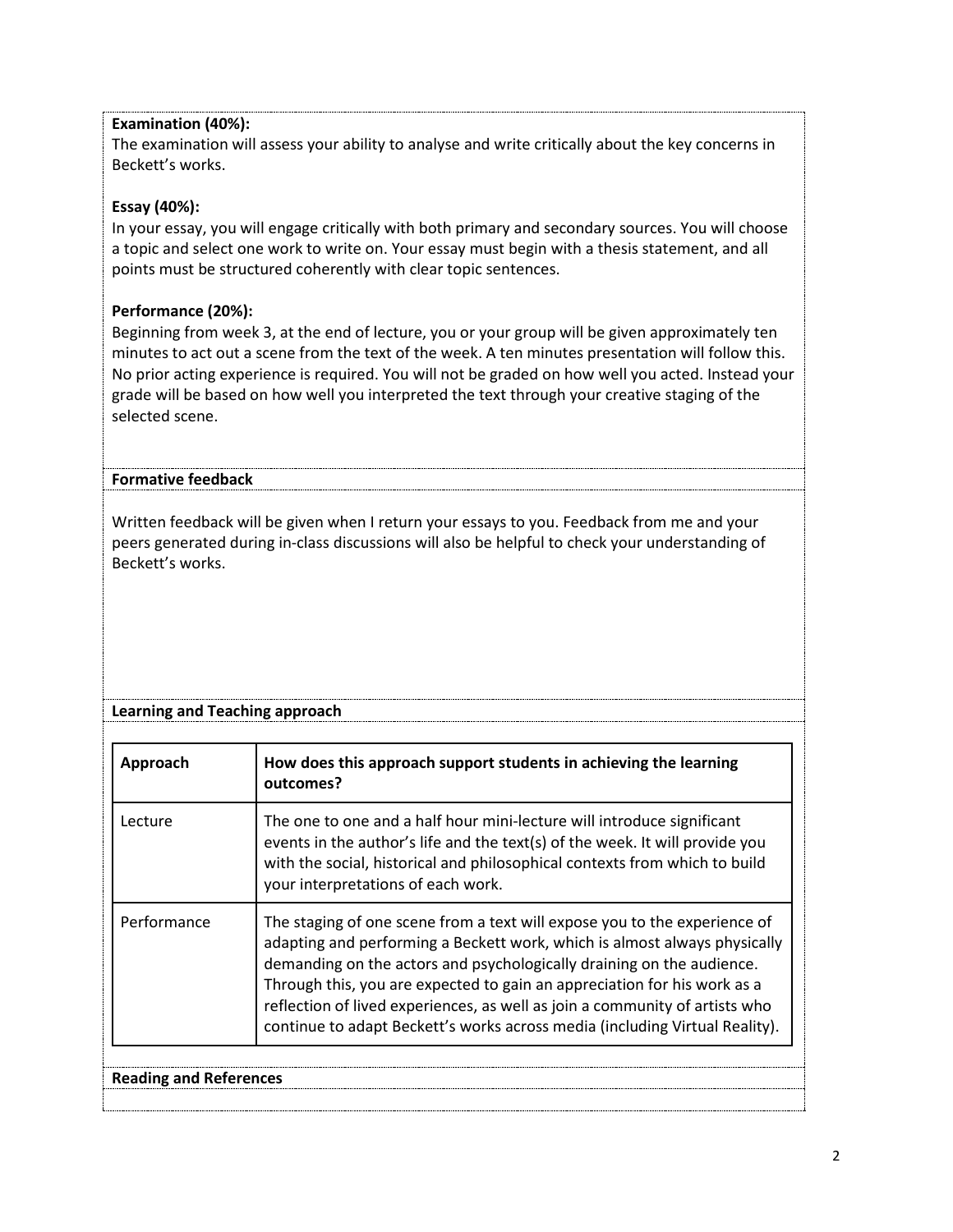*The Complete Dramatic Works of Samuel Beckett* (Faber and Faber, 2006) *The Complete Short Prose*, 1929-1989 (Grove Press / Atlantic Monthly Press, 2013) *Murphy* (Grove Press, 2011) *Watt* (Grove Press, 2009) *Company/ Ill Seen Ill Said/ Worstword Ho/ Stirrings Still* (Faber and Faber 2009)

### **Course Policies and Student Responsibilities**

### **(1) General**

You are expected to complete all assigned pre-class readings and response papers. You will attend all seminar classes punctually. If you must miss a seminar session, you are responsible for following up with course notes, assignments and course related announcements. Since Engagement is one of the assessment components, you are expected to participate actively in all seminar discussions and activities.

# **(2) Absenteeism**

Attendance will be taken each week. Absence from class without a valid reason can affect your course grade significantly. Valid reasons include falling sick supported by a medical certificate and participation in NTU's approved activities supported by an excuse letter from the relevant bodies. If you must miss a seminar, you must inform me (the course instructor) via email prior to the start of the class.

#### **Academic Integrity**

Good academic work depends on honesty and ethical behaviour. The quality of your work as a student relies on adhering to the principles of academic integrity and to the NTU Honour Code, a set of values shared by the whole university community. Truth, Trust and Justice are at the core of NTU's shared values.

As a student, it is important that you recognize your responsibilities in understanding and applying the principles of academic integrity in all the work you do at NTU. Not knowing what is involved in maintaining academic integrity does not excuse academic dishonesty. You need to actively equip yourself with strategies to avoid all forms of academic dishonesty, including plagiarism, academic fraud, collusion and cheating. If you are uncertain of the definitions of any of these terms, you should go to th[e academic integrity website](http://www.ntu.edu.sg/ai/ForEveryone/Pages/NTUAcademicIntegrityPolicy.aspx) for more information. Consult your instructor(s) if you need any clarification about the requirements of academic integrity in the course.